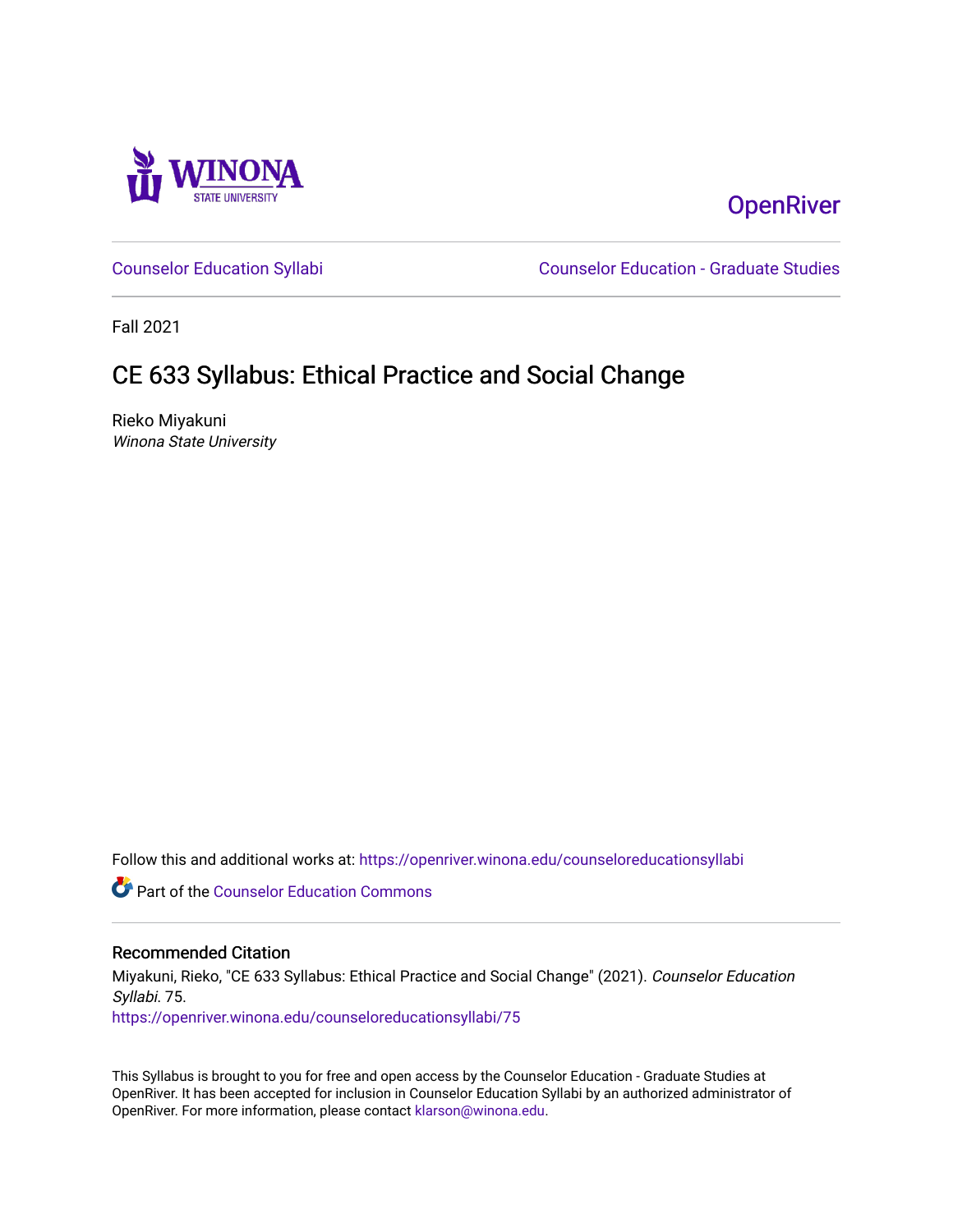|                                                                    | <b>Winona State University</b><br><b>Counselor Education Department</b><br>CE 633: Ethical Practice & Social Change<br>Semester Hours: 3<br><b>Fall semester 2021</b> |  |  |  |
|--------------------------------------------------------------------|-----------------------------------------------------------------------------------------------------------------------------------------------------------------------|--|--|--|
| <b>Course Location</b>                                             | No in-person meeting. Asynchronous online course                                                                                                                      |  |  |  |
| <b>Instructor</b>                                                  | Rieko Miyakuni, Ed.D.                                                                                                                                                 |  |  |  |
| <b>Instructor Phone &amp; E-</b>                                   | $(507)$ 457-5352 (office) rieko.miyakuni@winona.edu (best way)                                                                                                        |  |  |  |
| Mail                                                               |                                                                                                                                                                       |  |  |  |
| <b>Program Website</b>                                             | https://www.winona.edu/counseloreducation/                                                                                                                            |  |  |  |
| <b>Instructor Office Location</b><br>WSU-W Campus, Helble Hall 348 |                                                                                                                                                                       |  |  |  |
|                                                                    | GPS address: 101 E 7 <sup>th</sup> St. Winona, MN 55987                                                                                                               |  |  |  |
| <b>Instructor Office Hours:</b>                                    | No office hours during the summer semester.                                                                                                                           |  |  |  |

## **COURSE DESCRIPTION**

This course introduces students to the legal, professional and ethical issues that affect the practice of counseling and psychotherapy and the methods and ethical basis for counselors to be agents of social change. Students will become familiar with law and ethical codes related to the counseling profession. A model for ethical decision-making will be presented. Also, students will be presented with models for social change in their function as leaders, change agents, collaborators, and risk takers. Providing outreach and advocacy services in the school and community settings, students will expand their role as counselors to include the social contexts of culture, the dynamics of power at work in any system, and the political processes essential for change. Grade only.

# **II. COURSE PREREQUISITES**

Admission to the School of Graduate Studies

# **III. COURSE OBJECTIVES**

This course will provide the essential learnings necessary for students to:

1. Recognize ethical issues in their personal and professional lives.

2. Demonstrate an ability to reason about ethical issues, and to explain and utilize a model of ethical decision making.

3. Conceptualize social and moral responsibilities and use your personal agency to effect change.

4. Increase your ability to identify multiple viewpoints and courses of action in the ethical decision-making process.

5. Develop knowledge and understanding about the role, function, and core standards of the major codes of ethics applicable to professional counseling practices.

6. Articulate the major laws, statutes, and regulations that currently apply to counseling practice.

7. Apply legal precedent and ethical codes and principles to case studies.

8. Develop or increase your understanding of social justice issues, their relationship to ethics, and to the professional identity of counselors.

9. Explore ethical issues across cultures, and their implications for multicultural competent practice.

# **IV. COURSE REQUIRED TEXTS**

- Cottone, R. R. & Tarvydas, V. M. (2016). *Ethics and Decision Making in Counseling & Psychotherapy, 4th ed.,* New York: Springer Publishing Co. ISBN-13: 9780826171719. See purchasing options: http://www.springerpub.com/ethics-and-decision-making-in-counseling-and-psychotherapy-fourth-edition.html and https://www.amazon.com/o/ASIN/0826171710/springer-20
- \* Washington, D. B. & Demask, M. (2008). *Legal and Ethical Issues for Addiction Professionals*. Center City, MN: Hazelden. ISBN-978-1-59285-716-6 (This is a pamphlet.) http://www.hazelden.org/OA\_HTML/ibeCCtpItmDspRte.jsp?item=13340
- \*\* Baird, B. N. (2014). *The Internship, Practicum, & Field Placement Handbook: A Guide for the Helping Professions, 7th Ed.* New York: Pearson. ISBN-13: 978-0-205-95965-5 *This book will be used in all ACCP courses.* See: https://www.amazon.com/Internship-Practicum-Field-

**I.**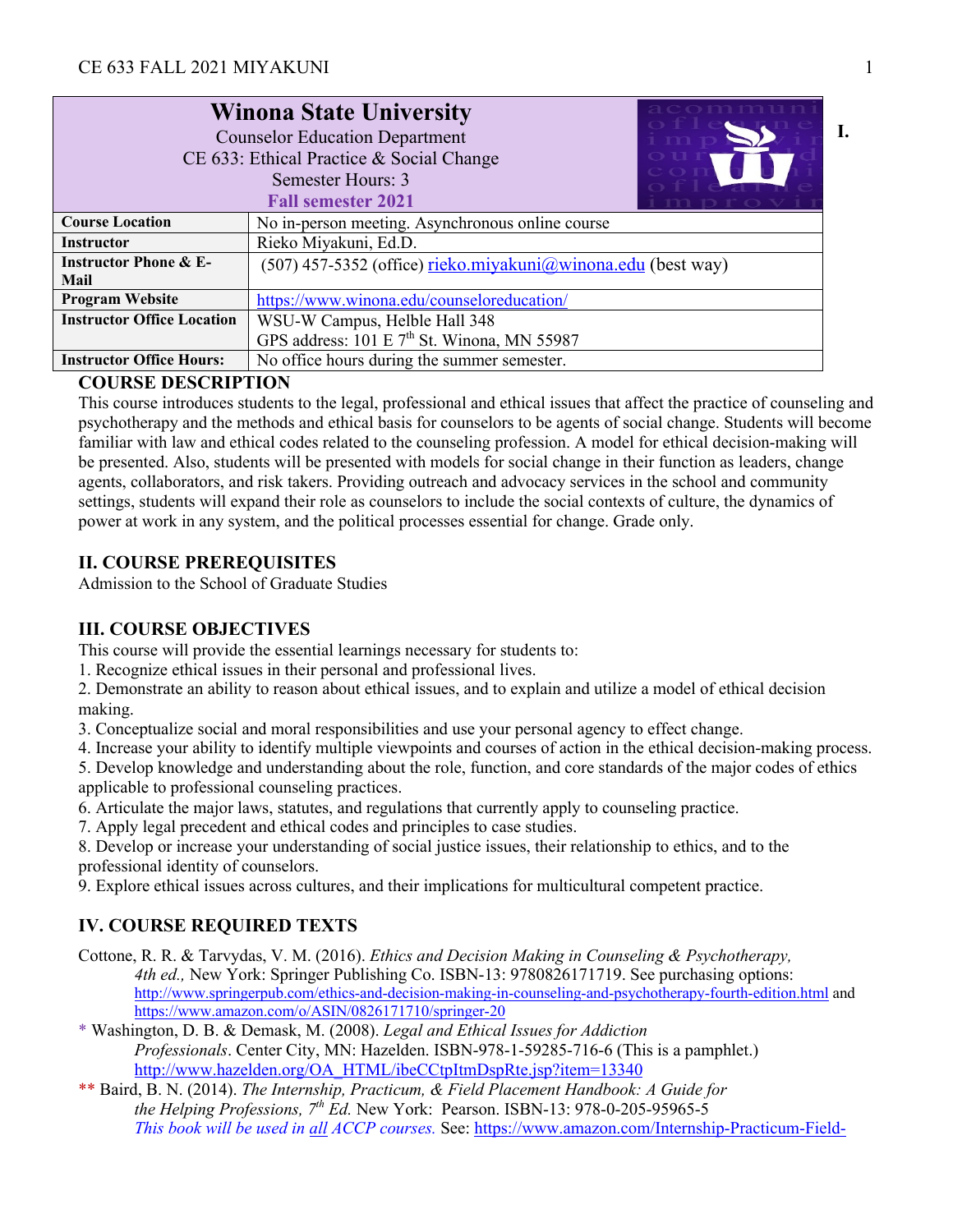Placement-Handbook-ebook/dp/B011KXGILA and VALOREBOOKS

Other course readings as assigned (see D2L).

\* For students pursuing LADC or "dual licensure (i.e., LPCC & LADC); \*\* For Addiction Counseling Certificate Program (ACCP) students only

### **SUGGESTED READINGS/RESOURCES**

- American Counseling Association (ACA) (2014) *ACA Code of Ethics*: https://www.counseling.org/resources/aca-code-of-ethics.pdf
- The American School Counselor Association: https://www.mnschoolcounselors.org/wpcontent/uploads/2017/03/EthicalStandards2016.pdf
- Minnesota Certification Board (addictions): http://www.mcboard.org/codes-of-ethicalconduct/certifications/codes-of-ethical-conduct
- NAADAC Code of Ethics (addictions): https://www.naadac.org/code-of-ethics
- Substance Abuse Confidentiality Regulations: 42 CFR Part 2: https://www.ecfr.gov/cgi-bin/textidx?rgn=div5;node=42%3A1.0.1.1.2 Also refer this site: https://www.samhsa.gov/sites/default/files/faqs-applying-confidentiality-regulations-to-hie.pdf
- Understanding Health Information Privacy—Summary HIPPA Privacy & Security Rules: https://www.hhs.gov/hipaa/for-professionals/privacy/laws-regulations/index.html (Privacy) http://www.hhs.gov/ocr/privacy/hipaa/understanding/srsummary.html (Security)

### **V. COURSE CONTENT AREAS**

This course meets the Council for the Accreditation of Counseling and Related Educational Programs (CACREP, 2016) Core Standards. Standards for the **Clinical Mental Health Counseling,** and/or **School Counseling** content areas are outlined below as well.

| <b>2016 CACREP STANDARDS</b>                                                                                                                                                                                                                                                 |                               |                                                    |                     |                     |                     |
|------------------------------------------------------------------------------------------------------------------------------------------------------------------------------------------------------------------------------------------------------------------------------|-------------------------------|----------------------------------------------------|---------------------|---------------------|---------------------|
| <b>CORE</b>                                                                                                                                                                                                                                                                  | <b>LOCATION OF EVALUATION</b> |                                                    |                     |                     |                     |
| <b>1. PROFESSIONAL COUNSELING</b><br><b>ORIENTATION AND ETHICAL PRACTICE</b>                                                                                                                                                                                                 | Learning<br>Outcome           | Chapter /<br>Other<br>Readings &<br><b>Ouizzes</b> | Discussion<br>Posts | <b>Ethics Paper</b> | Advocacy<br>Project |
| 1.a. History and philosophy of the counseling<br>profession and its specialty areas.                                                                                                                                                                                         | 5, 6                          | Ch 2 & 5                                           | DP <sub>3</sub>     | X                   | X                   |
| 1.b. The multiple professional roles and functions of<br>counselors across specialty areas, and their<br>relationships with human service and integrated<br>behavioral health care systems, including interagency<br>and interorganizational collaboration and consultation. | 1, 2, 6                       | Ch 2, 4, 7, 8                                      | DP <sub>3</sub>     |                     | X                   |
| 1.d. The role and process of the professional counselor<br>advocating on behalf of the profession.                                                                                                                                                                           | 3, 8, 9                       | Advocacy<br>quiz                                   | DP 3, 4             |                     | X                   |
| 1.e. Advocacy processes needed to address institutional<br>and social barriers that impede access, equity, and<br>success for clients.                                                                                                                                       | 3, 8, 9                       | Advocacy<br>quiz                                   | DP 3, 4             |                     |                     |
| 1.f. Professional counseling organizations, including<br>membership benefits, activities, services to members,<br>and current issues.                                                                                                                                        | 5, 8                          | Ch 2, 8<br>$&12-18$                                |                     | X                   |                     |
| 1.g. Professional counseling credentialing, including<br>certification, licensure, and accreditation practices and<br>standards, and the effects of public policy on these<br>issues.                                                                                        | 6,7                           | Ch 2, 8<br>$&12-18$                                |                     | X                   |                     |
| 1.i. Ethical standards of professional counseling<br>organizations and credentialing bodies, and                                                                                                                                                                             | 5, 6, 7                       | $Ch$ 3, 4                                          | DP <sub>1</sub> , 4 | X                   |                     |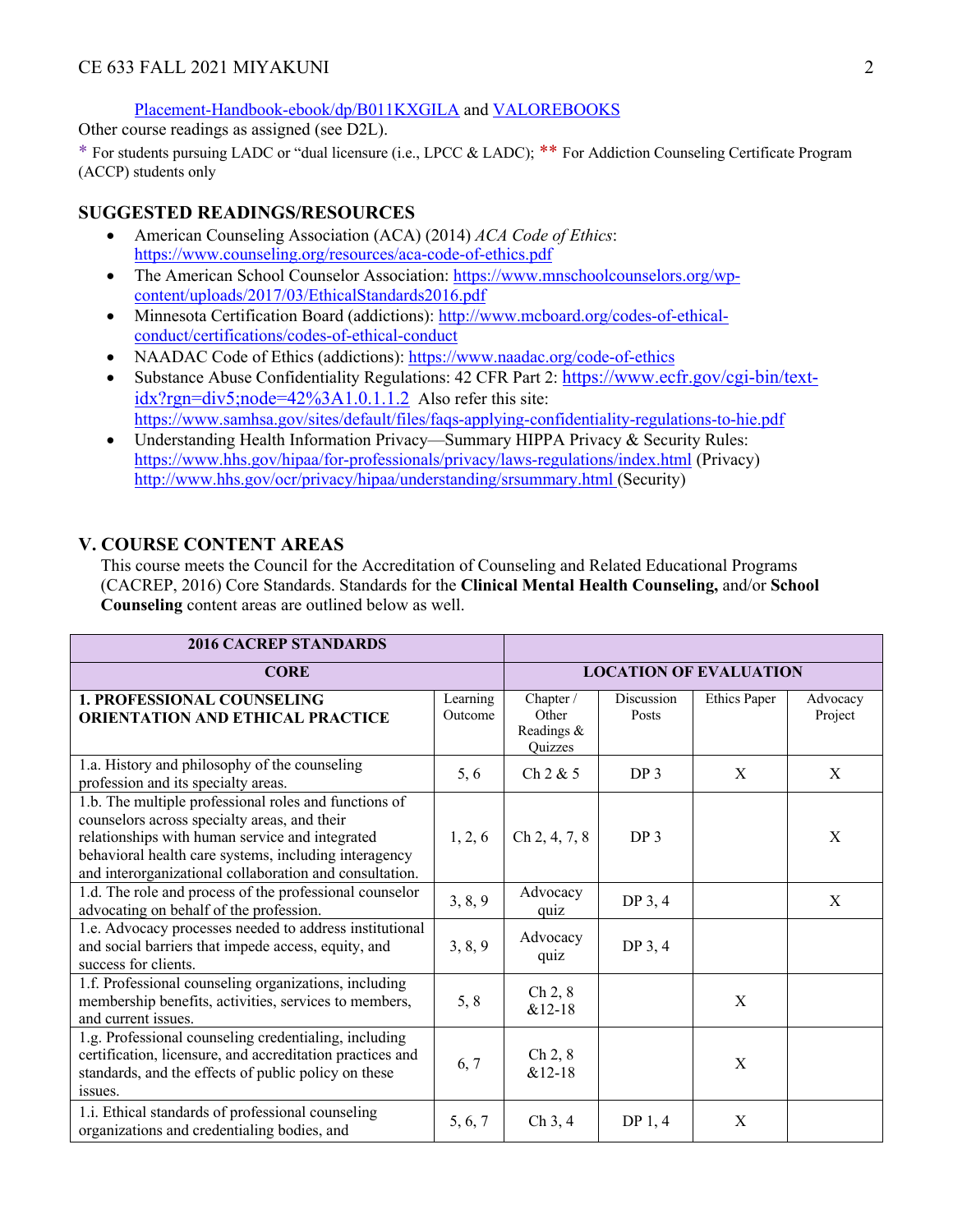| applications of ethical and legal considerations in                                     |          |                 |                     |                  |   |
|-----------------------------------------------------------------------------------------|----------|-----------------|---------------------|------------------|---|
| professional counseling.                                                                |          |                 |                     |                  |   |
| 1.j. Technology's impact on the counseling profession.                                  |          | Ch 14           |                     | X                |   |
| 1.1. Self-care strategies appropriate to the counselor                                  | 1        | Ch <sub>7</sub> |                     |                  |   |
| role.                                                                                   |          |                 |                     |                  |   |
| 1.m. The role of counseling supervision in the<br>profession.                           | 4        | Ch 19           |                     |                  |   |
| 2. SOCIAL AND CULTURAL DIVERSITY                                                        |          |                 |                     |                  |   |
| 2.e. The effects of power and privilege for counselors                                  |          |                 |                     |                  |   |
| and clients.                                                                            | 1, 9     | Ch 3, 12        |                     |                  |   |
| 5. COUNSELING AND HELPING                                                               |          |                 |                     |                  |   |
| <b>RELATIONSHIPS</b>                                                                    |          |                 |                     |                  |   |
| 5.d. Ethical and culturally relevant strategies for                                     |          | Ch 3, 4, 6,     |                     |                  |   |
| establishing and maintaining in-person and technology-                                  | 3, 8, 9  | 11              | DP 3, 4             |                  | X |
| assisted relationships.                                                                 |          | Advocacy        |                     |                  |   |
|                                                                                         |          | quiz            |                     |                  |   |
| 5.e. The impact of technology on the counseling                                         |          | Ch 14           |                     | X                |   |
| process.                                                                                |          |                 |                     |                  |   |
| 7. ASSESSMENT AND TESTING                                                               |          |                 |                     |                  |   |
| 7.d. Procedures for identifying trauma and abuse and                                    | 1, 5, 7  | Ch 4, 13        | DP <sub>4</sub>     |                  |   |
| for reporting abuse.                                                                    |          |                 |                     |                  |   |
| <b>Clinical Mental Health Counseling (CMHC)</b>                                         |          |                 |                     |                  |   |
| 2. CONTEXTUAL DIMENSIONS                                                                |          |                 |                     |                  |   |
| 2.i. legislation and government policy relevant to<br>clinical mental health counseling | 6, 7     | Ch 5, 10, 14    |                     | X                | X |
| 2.k. professional organizations, preparation standards,                                 |          |                 |                     |                  |   |
| and credentials relevant to the practice of clinical                                    | 5, 6     | Ch 2, 8, 14     |                     | X                |   |
| mental health counseling                                                                |          |                 |                     |                  |   |
| 2.1. legal and ethical considerations specific to clinical                              | 2, 3, 5, | Ch 4, 14        | DP 2, 4             |                  |   |
| mental health counseling                                                                | 6, 7     | Ch 9-11         |                     |                  |   |
| <b>3. PRACTICE</b>                                                                      |          |                 |                     |                  |   |
| 3.c. strategies for interfacing with the legal system                                   | 2, 3, 6  | Ch 9-11, 14     | DP <sub>2</sub> , 4 | X                |   |
| regarding court-referred clients                                                        |          |                 |                     |                  |   |
| 3.e. strategies to advocate for persons with mental                                     | 1, 2, 6  | Ch 8, 14        |                     |                  | X |
| health issues                                                                           |          |                 |                     |                  |   |
| <b>School Counseling (SC)</b>                                                           |          |                 |                     |                  |   |
| 1. FOUNDATIONS                                                                          |          |                 |                     |                  |   |
| 1.a. history and development of school counseling                                       | 5, 6     | Ch 2, 5         |                     |                  |   |
| 2. CONTEXTUAL DIMENSIONS                                                                |          |                 |                     |                  |   |
| 2.a. school counselor roles as leaders, advocates, and                                  | 3, 4, 5, | Ch 6-7, 10-     |                     |                  | X |
| systems change agents in P-12 schools                                                   | 8        | 11              |                     |                  |   |
| 2.f. competencies to advocate for school counseling                                     | 2, 3, 6, | Ch 10-11        |                     |                  | X |
| roles                                                                                   | 8        |                 |                     |                  |   |
| 2.1. professional organizations, preparation standards,                                 |          |                 |                     |                  |   |
| and credentials relevant to the practice of school                                      | 5        | Ch 2, 8, 13     |                     | $\boldsymbol{X}$ |   |
| counseling                                                                              |          |                 |                     |                  |   |
| 2.m. legislation and government policy relevant to                                      | 5, 6, 7  | Ch 6-8, 10-     | DP <sub>4</sub>     | X                |   |
| school counseling                                                                       |          | 11              |                     |                  |   |
| 2.n. legal and ethical considerations specific to school                                | 1, 5, 7  | Ch 10-11        | DP 4                | X                |   |
| counseling                                                                              |          |                 |                     |                  |   |

## **VI. METHODS OF INSTRUCTION**

The instructor will employ a variety of instructional methods to facilitate student learning including:

- A. Text book chapters and other assigned and suggested readings
- B. Use of technology and media including videotapes, films, and Power Points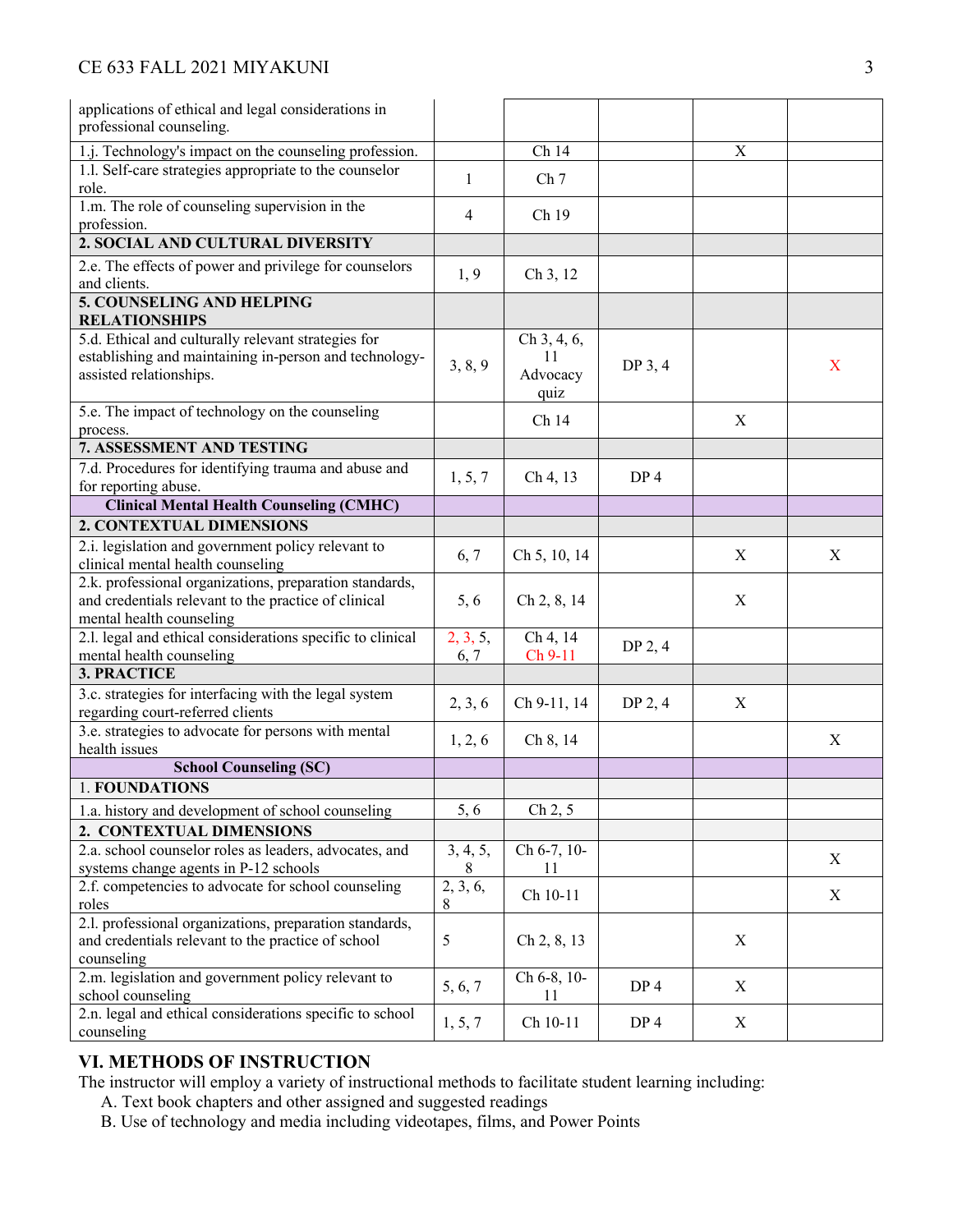C. Discussion posts

D. Internet-based learning --Asynchronous activities, such as case studies, responses to structured exercises, &

advocacy/service learning projects

E. Reflective self-evaluations and/or journaling

## **VII. COURSE EVALUATION METHODS**

#### **A. Description of Assignments**

**NOTE: All assignments must be completed—students cannot self-select (i.e., "pick-&-choose") which assignments to complete; all assignments are required for a passing grade!** 

| Course<br>Obj.                  | <b>Assignment</b>                                                                                                 | <b>CACREP</b><br><b>Standards Assessed</b><br>Code: Core/CMHC/School                                                                                                                 | <b>Due Date</b>                                                                                              | <b>Points</b>                                                                            |
|---------------------------------|-------------------------------------------------------------------------------------------------------------------|--------------------------------------------------------------------------------------------------------------------------------------------------------------------------------------|--------------------------------------------------------------------------------------------------------------|------------------------------------------------------------------------------------------|
| 1, 2, 3, 4,<br>5, 6, 7, 8,<br>9 | Chapter/module<br>quizzes<br>Text Chs. 1-11; 13-16;<br>18-20; advocacy and<br>the TRAINER model;<br>$&$ self-care | Core: 1.a., 1.b., 1.d., 1.e., 1.f.,<br>1.g., 1.i., 1.j., 1.l., 1.m., 2.e.,<br>5.d., 5.e., 7.d.<br>CHMC: 1.a., 2.i., 2.k., 2l., 3.c.,<br>3.e.<br>School: 1.a., 2.f., 2.l., 2.m., 2.n. | Quizzes are due weekly, each Friday,<br>by 11:59 PM. They are located under<br>the Assessments tab, Quizzes. | 250                                                                                      |
| 1, 2, 3, 4,<br>5, 6, 7, 8,<br>9 | D <sub>2</sub> L Discussions                                                                                      | Core: 1.b., 1.d., 1.e., 1.i., 5.d.,<br>7.d.<br>CMHC: 2.1., 3.c., 3.e.<br>School: 1.a., 2.i., 2.f., 2.l., 2.m.,<br>2.n.                                                               | See course schedule below for<br>specific dates                                                              | 100 (1 original posts and 2)<br>peer responses worth 25<br>points per discussion, $X$ 4) |
| 1, 2, 4, 5,<br>6, 7             | Ethics Report                                                                                                     | Core: 1.b., 1.f., 1.g., 1.i., 1.j.,<br>5.e.<br>CMHC: 2.i., 2.k., 2.l., 3.c., 3.e.<br>School: 2.1., 2.m., 2.n.                                                                        | Week $6(10/1)$                                                                                               | 50                                                                                       |
| 3, 4, 8                         | <b>Advocacy Project</b>                                                                                           | Core: 1.b., 1.d., 1.e.<br>CMMC: 2 <i>i.</i> , 3.e.<br>School: 2.a., 2.f.                                                                                                             | Week 13 (11/19)                                                                                              | <b>100</b>                                                                               |
|                                 |                                                                                                                   |                                                                                                                                                                                      | Tota                                                                                                         | 500                                                                                      |

**IMPORTANT:** Late work is not accepted except in extreme circumstances and with prior permission of instructor. A grade of Incomplete (I or IP) will not be awarded except under extraordinary circumstances such as prolonged illness. If such circumstances arise, it is the student's responsibility to notify the instructor immediately.

#### **A. Description of Assignments**

**NOTE:** All assignments must be completed—students cannot self-select (i.e., "pick-&-choose") which assignments to complete; all assignments are required for a passing grade!

#### *QUIZZES (17 chapter/module quizzes; 250 points total)*

Quizzes are due weekly, each Friday, by 11:59 PM. They are located under the *Assessments* tab, *Quizzes*.

#### *D2L DISCUSSIONS (25 points each; 100 points total)*

Students will discuss specific topics outlined by the instructor (see D2L "Discussion" page). Course texts and scholarly literature should be used to support comments and opinions, to include citing at least one reference in each post to support your comments and opinions about that topic. Students are required to view a minimum of ten peer's posts and to respond to at least two peers' posts. Each discussion topic will be graded by the rubric below.

- Discussion Question #1–Original post due Friday, 9/10; no comments due to peers' posts.
- Discussion Question #2–Original post due Tuesday, 10/5; comments to others due Friday, 10/8.
- Discussion Question #3–Original post due Tuesday, 11/2; comments to others due Friday, 11/5.
- Discussion Question #4–Original post due Friday, 11/26; no comments due to peers' posts.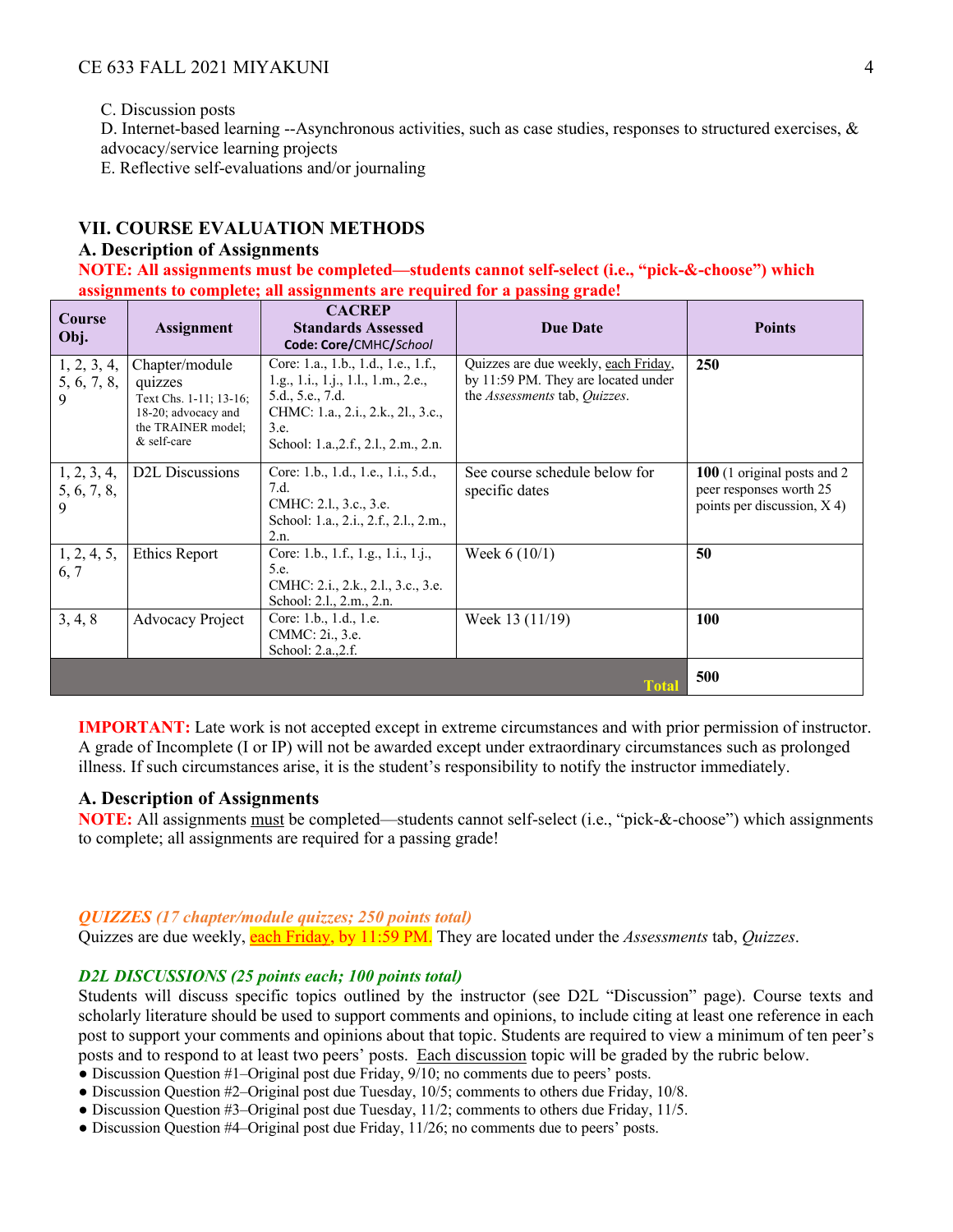**Grading Rubric for D2L Discussion Questions**—See D2L Course page: *Assessment* tab, *Rubrics*, *Discussion Board - 25 pt.*

*NOTE on Rubrics: A rubric is a guide for you to meet the least minimum requirements of a given assignment. Please use the rubrics as your guide to demonstrate that you understood the materials, your ability to apply, and synthesize the materials.*

#### *ETHICAL STANDARDS & LEGAL CODES REPORT—Due Week 6, 10/1, 11:59 PM (50 points***):**

Because online learning requires self-direction, this project is intended to assist you in educating yourself and others about the ethical codes and/or legal standards at the federal or state level. Each student will craft a 5-7 page report providing a brief overview of some of the ethical and legal standards for school, clinical mental health, or addiction counselors and/or other professionals, paying particular attention to the ethical codes (e.g., ACA, ASCA, NAADAC, etc.) state and federal laws and regulations (e.g., HIPPA), and/or accreditation standards (e.g., CARF, JCAHO), as applicable, to your specific profession (e.g., LADC, LPCC, RN, LSW, teacher or school counselor, etc.), and/or place of professional practice (e.g., hospital, community mental health center, public school, outpatient clinic, and so forth). Legal issues (state or federal) important to your particular profession and/or work site should be integrated into your manuscript.

Additionally, your paper can include (*highly suggested*) a case study example—either fictional or based on personal or professional experience (DO NOT REVEAL IDENTIFIABLE DATA OR CHARACTERISTICS).

You are required to use APA format and you must cite and reference a minimum of five sources, which can include the course textbook, and all sources must be from academic textbooks, peer-reviewed journals, WSU library databases or professionally recognized website (e.g., NIH, CDCP, SAMHSA).

The use of Wikipedia and similar resources (e.g., Psychology Today, and **some** websites with extension ORG may be appropriate) are NOT acceptable.

**Your paper must meet the minimum criteria listed above. You will be graded on depth/substance (15 pts), clarity of insights gained (15 pts), integration of additional sources (10 pts), & APA/writing/grammar/etc. (10 pts).**

**Important: If you prepare your paper without using proper APA style headings, your paper will be returned without being graded. NO Late work is accepted.** 

#### *ADVOCACY RESEARCH PROJECT & PAPER—Due Week 13, 11/19, 11:59 PM (100 points***):**

Advocating on behalf of our students, clients, disenfranchised groups, the incarcerated, people with serious and persistent mental illnesses and addictions, and so forth, and teaching them how to advocate for themselves, is an important part of the counseling process. There are social and political barriers to those with addiction that are very real and can inhibit growth. These might include poverty, issues of racism or sexism, homophobia, or lack of access to treatment due to poor health coverage.

For this assignment, you will submit a 8-10 page research paper regarding one population or problem area in need of advocacy and assistance. (For clarification, you need an **APA** formatted title page and reference page, but the *body* of the paper should be 8-10 pages.) You are required to use **APA** format and you must cite and reference a minimum of five sources, which can include the course textbook, and all sources must be from academic textbooks, peer-reviewed journals, WSU library databases or professionally recognized website (There may be some vague lines between professionally recognized and those that are not. You must exercise your judgement to determine if these sources are appropriate for a graduate school level academic writing or ask the librarians if you are not sure). The use of Wikipedia and similar resources are not acceptable.

**Also, per APA, use subject headings to organize your paper and for better readability:** https://owl.english.purdue.edu/owl/resource/560/16/.

For this project, you should:

1) Identify a specific population or problem area related to school, mental health, or addiction counseling: *Examples include: addiction issues for abused or pregnant women; adolescent substance abusers in the public*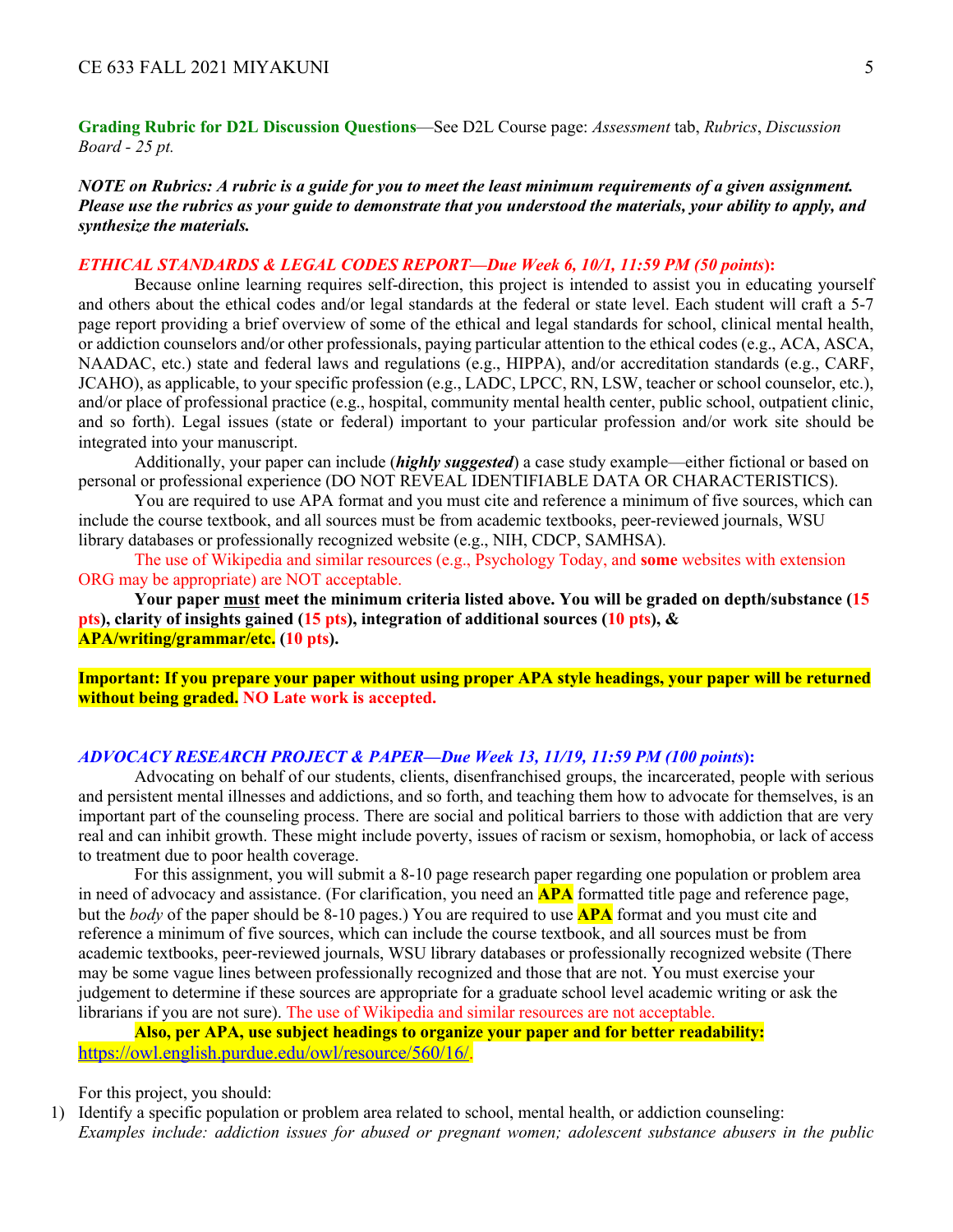*schools; LGBT youth; mental health treatment for the uninsured; immigrant health issues.*

- 2) Explore and assess your personal advocacy knowledge, skills, competencies, strengths and needs, particularly in view of the population selected.
- 3) Discuss specific barriers you hope to help this group or individual to overcome through advocacy.
- 4) Discuss your perspective on what advocacy efforts might benefit this situation or population.
- **5)** Describe your advocacy project. **NOTE**: Use the T.R.A.I.N.E.R. Advocacy Model.

Hof, D. D., Dinsmore, J. A., Barber, S., & Suhr, R. (2009). Advocacy: The trainer model. *Journal for Social Action in Counseling & Psychology, 2*(1), 15-28.

Two ways to access to the journal article. From https://scholar.google.com/ or WSU library database https://www.winona.edu/library/

T.R.A.I.N.E.R is an acronym for a 7-step collaborative process to (1) *Target* advocacy needs of an underrepresented client group and their associated professional advocacy requirements, (2) *Respond* to the targeted needs by determining which social and/or professional advocacy competencies need to be implemented to address those needs, (3) *Articulate* a plan to accomplish both social and professional advocacy, (4) *Implement* the plan, (5) *Network* for advocacy during the training, (6) *Evaluate* the training, and (7) *Retarget* to address unmet social and/or professional advocacy needs. The T.R.A.I.N.E.R. model is a method of responding to the advocacy needs of clients and communities, as well as the profession, through the provision or coordination of specialized instruction (Hof, et al., 2009, p. 18).

- 6) Consider the 6 dimensions of personal activism:
	- 1. System: Am I inside or outside of the affected system?
	- 2. Social group: Am I a part of the privileged or the oppressed group?
	- 3. Style: Will I intervene indirectly or confront directly?
	- 4. Self-view: Do I see myself as personally effective or ineffective?
	- 5. Information: Do I know a lot or a little? How accurate is what I know?

6. Consequence: Will the personal and organizational consequence of the action be major or minor? (Ratts, et al., 2007) available at: available at:

Ratts, M. J., DeKruyf, L., & Chen-Hayes, S. F. (2007). The ACA advocacy competencies: A social justice advocacy framework for professional school counselors. *Professional School Counseling*, *11*(2), 2156759X0701100203.

7) Provide suggestions for other counselors and other addictions professionals, and how they might advocate in their communities, agencies, or schools.

**Your paper must meet the minimum criteria listed above. You will be graded on depth/substance (30 pts), clarity of insights gained (30 pts), integration of additional sources (20 pts), & APA/writing/grammar/etc. (20 pts).**

**Important: If you prepare your paper without using proper APA style headings, your paper will be returned without being graded. NO Late work is accepted.** 

### **B. Grading for Course**

| <b>GRADE SCALE</b> |               |       |  |             |               |       |
|--------------------|---------------|-------|--|-------------|---------------|-------|
| Percentage         | <b>Points</b> | Grade |  | Percentage  | <b>Points</b> | Grade |
| $100 - 93\%$       | 500-465       |       |  | $85-79\%$ : | 425-395       |       |
| $92 - 86\%$        | 460-430       |       |  | 78-72%      | 390-360       |       |

#### **Grading Guidelines for** *Ethics* **paper and** *Advocacy Project* **paper:**

#### "**A" Paper**

Manuscript is coherent and well-documented (e.g., citations and references, subject headings, minimal use of quotations, etc.); it includes breadth and depth of information and analysis, including consideration of alternate viewpoints or interpretations where appropriate. APA style rules are applied consistently and correctly throughout paper. Paper is well-written and nearly free of grammar and spelling errors.

#### **"B" Paper**

Manuscript moderately well-written (e.g., some spelling and grammar problems, lacks or has minimal subject headings, etc.), and APA format inconsistent; the paper offers incomplete information and analysis, and support is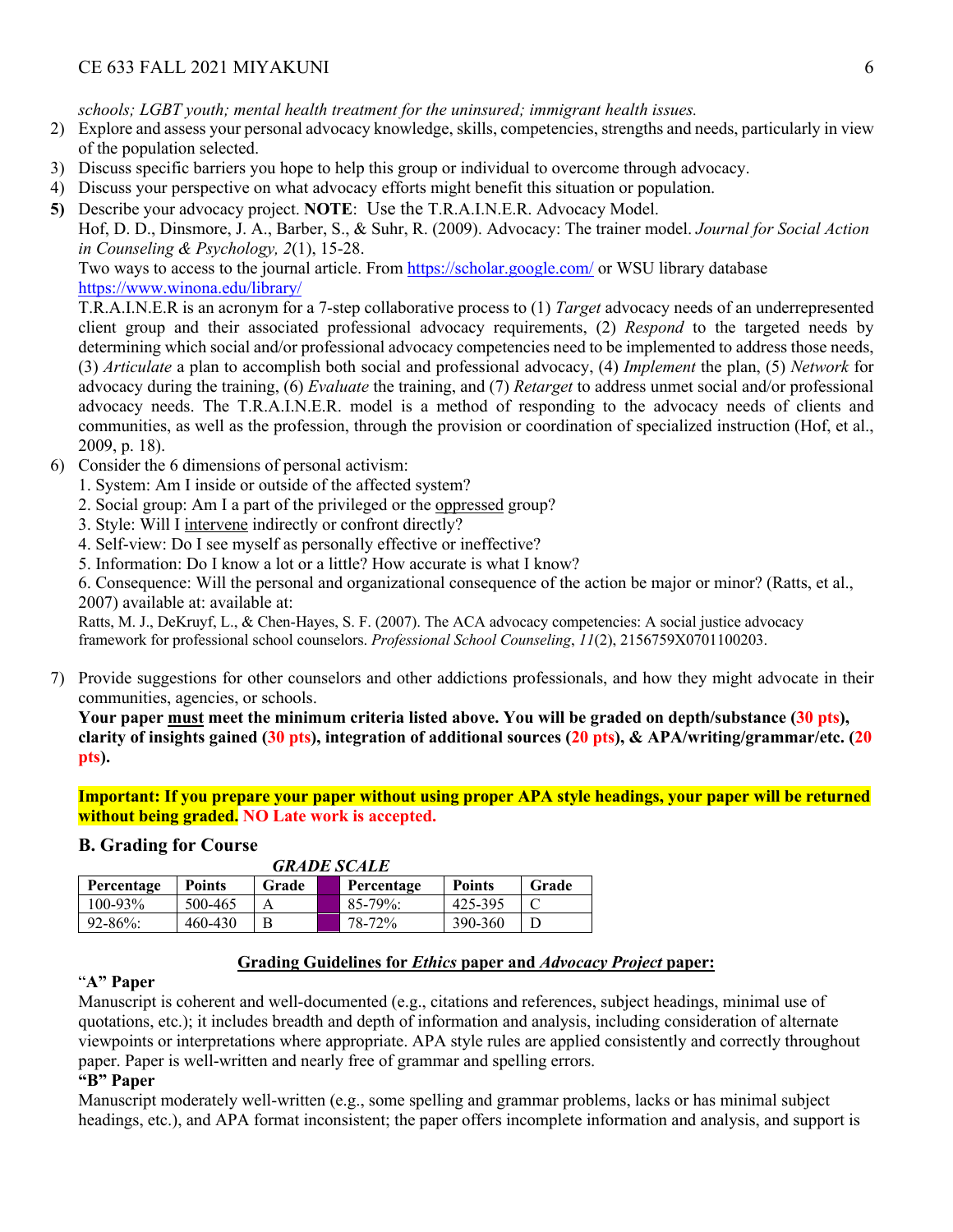weak in spots; may fail to consider alternate viewpoints or interpretations. Use of too many quotes, which robs the paper of your authentic voice and thoughts.

#### **"C" Paper**

Manuscript poorly written and appears "thrown together the night before it is due" and has definite spelling, grammar and punctuation problems. The paper includes incomplete information and analysis, support is weak and/or uses poor or minimal quality sources, and it may fail to consider alternate viewpoints or interpretations. APA style is weak.

A paper that does not meet the minimal standards (i.e., regarding writing quality, length of paper, amount and quality of sources, plagiarism or "cuts-and pastes" from websites of other sources, etc.), is not "an overview of ethical and legal standards for addiction counselors and/or other professionals," does not meet all of the criteria for the advocacy project, or is not completed and turned in to D2L Assignments within the allotted timeframe, will receive a D or F.

#### **VIII. UNIVERSITY EXPECTATIONS & COURSE POLICIES**

#### **A. University Expectations and Resources**

**Diversity Statement:** This is meant to be a safe, welcoming, and inclusive classroom environment for students of all races, ethnicities, sexual orientations, gender identities/variances, ages, religions, economic classes, and ability statuses. As such, you will be encouraged and challenged to use language and basic counseling techniques that are respectful, inclusive, representative and culturally appropriate.

**Academic Integrity:** Students are expected to practice professionalism and academic integrity in all assignments and class discussions. This includes but is not limited to treating other students and the professor respectfully, engaging in meaningful class discussions, thinking and writing critically and thoughtfully, creating original works, and citing all resources using APA format. Plagiarism will result in loss of credit for this course, and further consequences may result from the university system. The collegiate policy on plagiarism and cheating is outlined in the Student Handbook. It is your responsibility to be aware of this policy. You can also find it online at: http://www.winona.edu/sld/academicintegrity.asp.

**Electronic Device Notice:** As a matter of courtesy to your classmates and the instructor, please turn off your beepers, cell phones, and any other electronic devices that make any noise.

**Laptop/PDA Policy:** Excluding students with a documented disability, the use of laptops and PDAs in class is prohibited without prior permission of the instructor.

**Class Visitor Policy:** Due to the clinical nature of this course in this curriculum, visitors of any age are not allowed without prior permission of the instructor.

**E-mail Policy:** You are assigned a university e-mail account that will be used by professors. Students should make every effort to get to know their account and check it regularly.

**Accommodations:** Students with documented disabilities who may need accommodations, who have any medical emergency information the instructor should know of, or who need special arrangements in the event of an evacuation, should make an appointment with the instructor as soon as possible, no later than the 1st week of the term. According to Section 504 of the Rehabilitation Act of 1973, students with disabilities have the right to receive necessary reasonable accommodations and support services to allow equal access at Winona State University. If you have a disability that requires accommodations, you are eligible for support through access services, found at http://www.winona.edu/accessservices/gettingstarted.asp.

**Commitment to Inclusive Excellence:** WSU recognizes that our individual differences can deepen our understanding of one another and the world around us, rather than divide us. In this class, people of all ethnicities, genders and gender identities, religions, ages, sexual orientations, disabilities, socioeconomic backgrounds, regions, and nationalities are strongly encouraged to share their rich array of perspectives and experiences. If you feel your differences may in some way isolate you from WSU's community or if you have a need of any specific accommodations, please speak with the instructor early in the semester about your concerns and what we can do together to help you become an active and engaged member of our class and community. Campus resources for students: http://www.winona.edu/diversity/estatement.asp.

#### **B. Graduate Student Resources**

**General Information:** Academic calendar, forms and other procedures for graduate students can be found at http://www.winona.edu/gradstudies/currentstudents.asp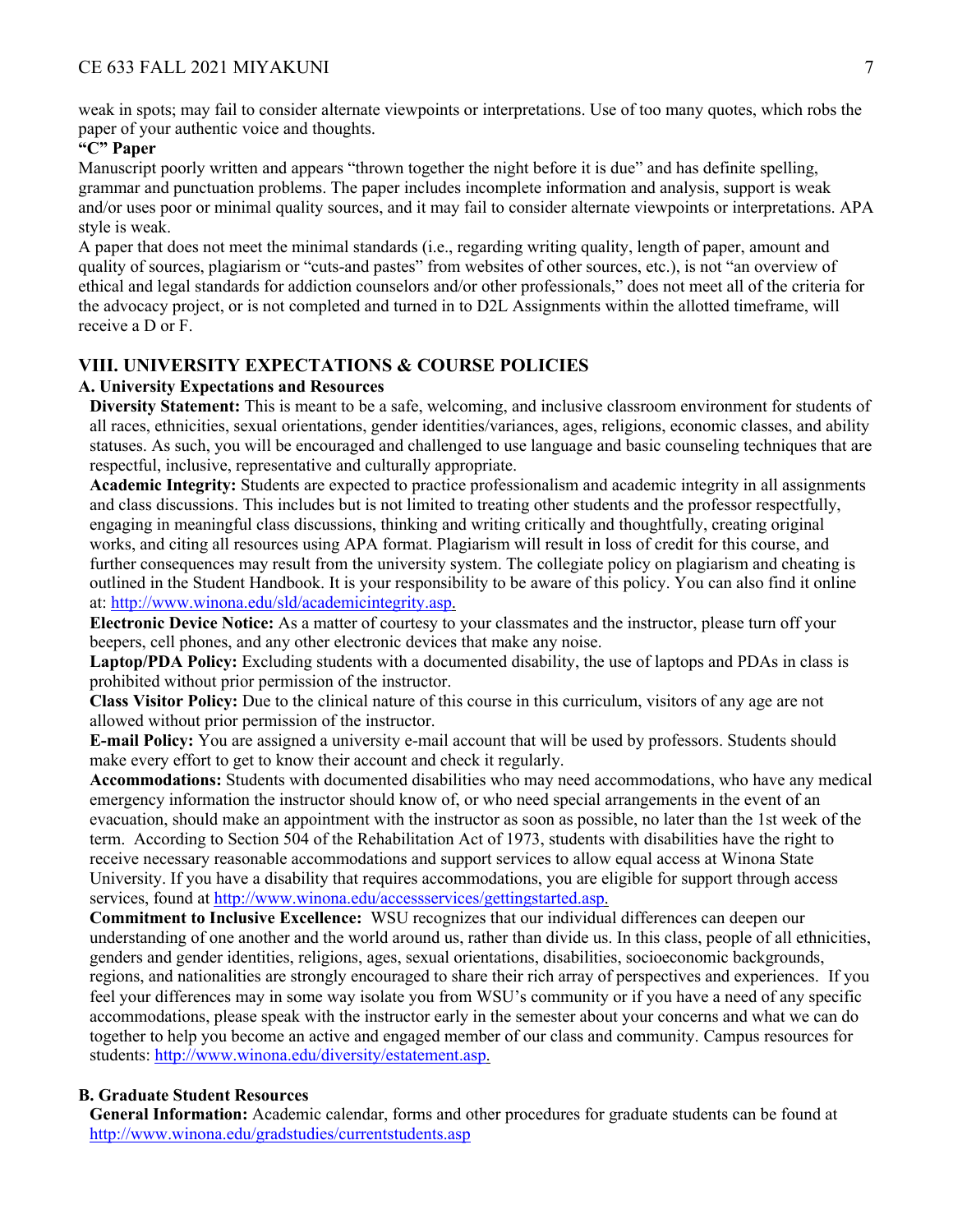WSU-Rochester Student & Campus Services, UCR Room SS128, 285-7100, (www.winona.edu/rochester/): RCTC Counseling Center, UCR Room SS133; 285-7260 (www.rctc.edu/counseling\_career\_center/) UCR Learning Center, UCR Room AT306; 285-7182

**Counseling Services:** Graduate school can be very stressful. Counselors are available in Winona and through partnership with RCTC on the UCR campus to help you with a wide range of difficulties.

WSU counselors in Winona are located in IWC 222 and they can be reached at 457-5330. The RCTC Counseling Center is located in SS 133 and can be reached at 285-7260.

**Other Support Services:** WSU-Rochester Student & Campus Services Office and the WSU Inclusion and Diversity Office are dedicated to helping students of all races, ethnicities, economic backgrounds, nationalities, and sexual orientations. They offer tutoring and a wide range of other resources.

The WSU-R Student & Campus Services Office is located in Room SS128 on the UCR campus and can be reached at 285-7100. The WSU Inclusion & Diversity Office is located in Kryzsko Commons Room 122, and they can be reached at 457-5595. Information about the *KEAP Center*, dedicated to supporting diversity on campus, can be found here: http://www.winona.edu/diversity/22.asp.

*UCR Learning Center – Rochester***:** For help with writing and the development of papers on the WSU-Rochester campus, contact personnel in AT306 or call 285-7182.

*Writing Center - Winona:* The Writing Center offers free, individualized instruction in all forms and disciplines during any stage of writing, reading, or research. Call 507.457.5505 for an appointment. Walk-ins also welcome.

**Student Grievances:** Students are encouraged to speak directly with instructors when concerns arise. When issues cannot be resolved between the student and the instructor, students have the right to due process. Such complaint procedures are available online at: http://www.winona.edu/sld/studentgrievance.asp

| <b>Week</b><br><b>Starting:</b> | Topics & Assignments Please access all materials on the D2L Course Content for each week!                                                                                                                                                                                                                                                                                                                                                                                                                                                 |
|---------------------------------|-------------------------------------------------------------------------------------------------------------------------------------------------------------------------------------------------------------------------------------------------------------------------------------------------------------------------------------------------------------------------------------------------------------------------------------------------------------------------------------------------------------------------------------------|
| $1 \quad 8/23 - 8/27$           | Introduction & Course Overview Syllabus and assignments; APA format; licensure & core<br>functions;<br>Textbook: Ethics & Decision Making in Counseling & Psychotherapy, 4th ed,<br>(EDMCP)<br>Pamphlet: Legal & Ethical Issues for Addiction Professionals (LEIAP)*<br>Also, The Internship, Practicum, & Field Placement Handbook (IPFPH)*<br><b>EDMCP</b> , Ch. 1—Introduction to Ethical Issues & Decision-Making in Counseling<br><i>LEIAP</i> , p. 1 to the top of p. 4<br>DUE: EDMCP Chapter 1 Quiz due by Friday, 8/27, 11:59 PM. |
| $2 \quad 8/30 - 9/3$            | <b>EDMCP</b> , Ch. 2—The Mental Health Professions & Counseling Specialties; LEIAP, pp. 4-12<br>DUE: EDMCP Chapter 2 Quiz due by Friday, 9/3, 11:59 PM.                                                                                                                                                                                                                                                                                                                                                                                   |
| 3 $9/6 - 10$                    | <b>EDMCP</b> , Ch.3—Value Issues in Counseling & Psychotherapy; TAP 13 & TAP 18; LEIAP,<br>pp.13-23; and IPFPH, Ch. 4-Ethical and Legal Issues<br>DUE: EDMCP Chapter 3 Quiz due by Friday, 9/10, 11:59 PM. DUE: Discussion Post #1<br>$(11:59 \text{pm}, 9/10)$                                                                                                                                                                                                                                                                           |
| 4 $9/13-17$                     | <b>EDMCP</b> , Ch. 4— <i>Ethical Decision-Making Processes</i><br>DUE: EDMCP Chapters 4 Quiz due by Friday, 9/17, 11:59 PM.                                                                                                                                                                                                                                                                                                                                                                                                               |
| $5 \frac{9}{20} - 24$           | <b>EDMCP</b> , Ch. 5— Introduction to Ethical Principles in Counseling & Psychotherapy<br>DUE: EDMCP Chapter 5 Quiz due by Friday, 9/24, 11:59 PM.                                                                                                                                                                                                                                                                                                                                                                                        |

### **IX. COURSE SCHEDULE**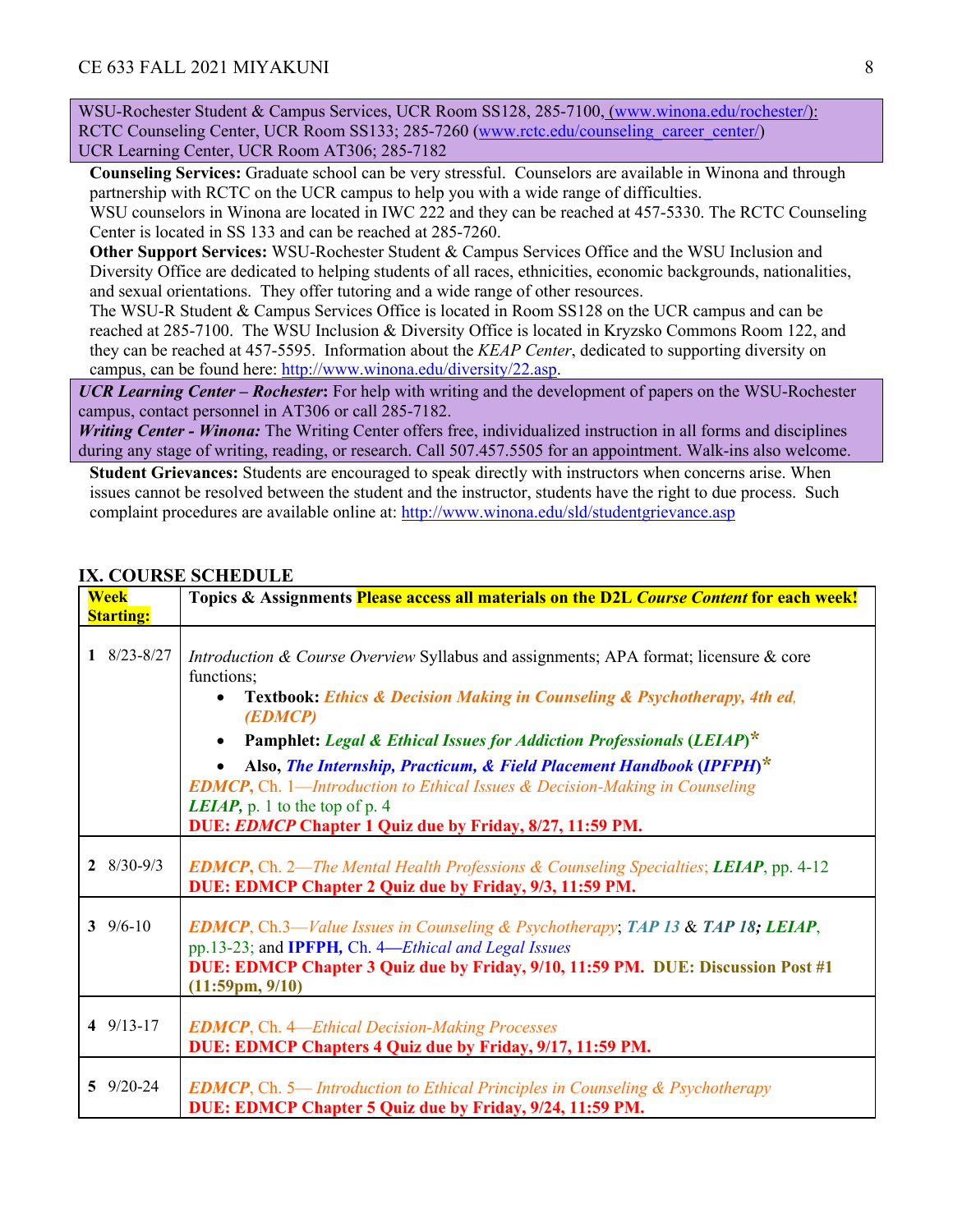| 6 $9/27-10/1$              | <b>EDMCP</b> , Ch. 6—Introduction to Ethical Standards in Counseling<br>DUE: EDMCP Chapter 6 Quiz due by Friday, 10/1, 11:59 PM.<br><b>DUE: Ethics Standards &amp; Legal Codes Assignment</b>                                     |
|----------------------------|-----------------------------------------------------------------------------------------------------------------------------------------------------------------------------------------------------------------------------------|
| $7 \t10/4-8$               | <b>EDMCP</b> , Ch. 7-Privacy, Confidentiality, & Privileged Communication<br>DUE: EDMCP Chapter 7 Quiz due by Friday, 10/8, 11:59 PM. DUE: Discussion Post #2<br>$(11:59 \text{pm}, 10/8)$                                        |
| 8 10/11-15                 | <b>EDMCP</b> , Ch. 8—Informed Consent Special Topic Area: Multiculturalism, Ethics & Cultural<br>Competency DUE: EDMCP Chapter 8 Quiz due by Friday, 10/15, 11:59 PM.                                                             |
| $9$ 10/18-22               | Advocacy and the T.R.A.I.N.E.R. Advocacy Model<br>DUE: Advocacy Quiz due by Friday, 10/22, 11:59 PM.                                                                                                                              |
| 10<br>10/25-10/29          | <b>EDMCP</b> , Ch. 9—Roles & Relationships with Client, Ch. 10—Professional Responsibility<br>DUE: EDMCP Chapters 9 & 10 Quizzes due by Friday, 10/29, 11:59 PM.                                                                  |
| 11 $11/1-5$                | <b>EDMCP</b> , Ch. 11-Counselor Competency<br>DUE: EDMCP Chapter 11 Quiz due by Friday, 11/5, 11:59 PM. DUE: Discussion Post #3<br>$(11:59 \text{pm}, 11/5)$                                                                      |
| 12 11/8-12                 | <b>EDMCP</b> , Ch. 12—Ethical Climate Special Topic Area: Professional Counseling Licensure<br>DUE: EDMCP Chapter 12 Quiz due by Friday, 11/12, 11:59 PM.                                                                         |
| 13 11/15-19                | <b>EDMPC</b> , Ch. 13-Office & Administrative Practices<br>DUE: EDMCP Chapter 13 Quiz due by Friday, 11/19, 11:59 PM.<br>DUE: Advocacy Research Project & Report due (11:59pm, 11/19)                                             |
| 14 11/22-26                | <b>EDMCP</b> Ch. 14—Technology in the Practice of Counseling & Psychotherapy; and <b>IPFPH</b> , Ch.<br>5—Supervision* DUE: EDMCP Chapter 14 Quiz due by Friday, 11/26, 11:59 PM.<br>DUE: Discussion Post #4 due (11:59pm, 11/26) |
| $15 \quad 11/29$ -<br>12/3 | <b>EDMPC, Ch. 15—The Ethical Professional Counselor&amp; Psychotherapist</b><br>DUE: EDMCP Chapter 15 Quiz due by Friday, 12/3, 11:59 PM.                                                                                         |
| 16 12/6-10                 | Final Quiz is due by <b>Thursday</b> , 12/9 (Last Day of the Term), 11:59 PM. This fifteen question,<br>30-point quiz is on materials located in Module 16, Counselor Wellness, Self-Care, &<br>Impairment sub-module             |
|                            | <b>Please access all materials on the D2L Course Content for each week!</b>                                                                                                                                                       |

**\*** = ACCP students only.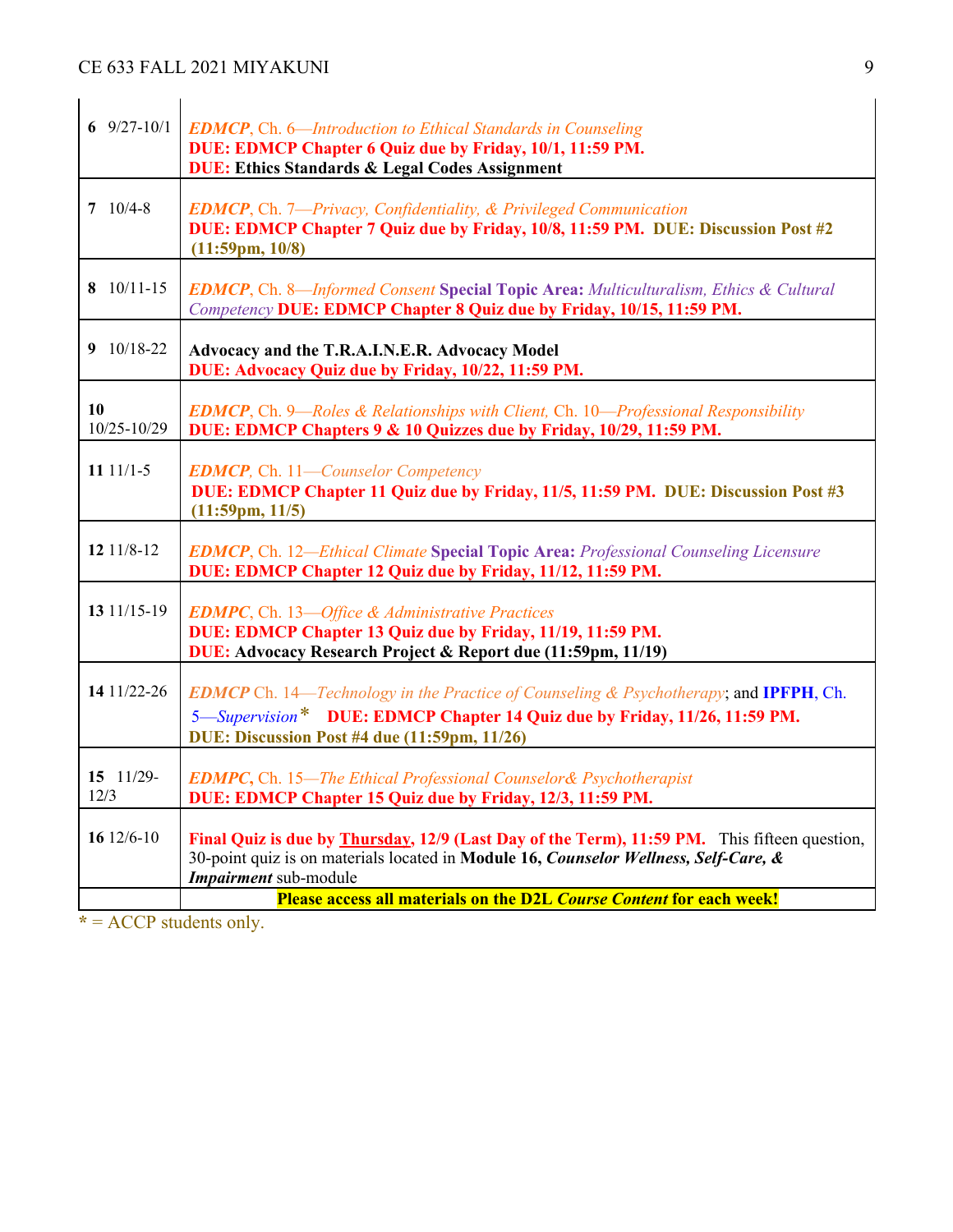#### **Discussion Rubric**

| Criteria                                                     | Level 4 - Excellent (5 pts) maximum                                                                                                                                                                                                                                                                                                                                                                                                                                                                                                                                              | Level 3 - Good/Average (3-4 pts)                                                                                                                                                                                                                                                                                                                                                            | Level 2 - Acceptable/ Below Average or<br>Minimal $(1-2$ pts)                                                                                                                                                                                                                                                                                                                                                               | Level 1 - Unacceptable (no pts awarded)                                                                                                                                                                                                                                                                                                                                                                                                                                                                                         |
|--------------------------------------------------------------|----------------------------------------------------------------------------------------------------------------------------------------------------------------------------------------------------------------------------------------------------------------------------------------------------------------------------------------------------------------------------------------------------------------------------------------------------------------------------------------------------------------------------------------------------------------------------------|---------------------------------------------------------------------------------------------------------------------------------------------------------------------------------------------------------------------------------------------------------------------------------------------------------------------------------------------------------------------------------------------|-----------------------------------------------------------------------------------------------------------------------------------------------------------------------------------------------------------------------------------------------------------------------------------------------------------------------------------------------------------------------------------------------------------------------------|---------------------------------------------------------------------------------------------------------------------------------------------------------------------------------------------------------------------------------------------------------------------------------------------------------------------------------------------------------------------------------------------------------------------------------------------------------------------------------------------------------------------------------|
| Content                                                      | 19-25 points awarded<br>Original post thoroughly discussed,<br>stimulating and rigorous; references cited<br>are of appropriate quality and quantity,<br>are of academic merit, and are applicable<br>to the subject matter. Responses to<br>others' posts are thorough, thoughtful,<br>and encouraging or appropriately and<br>supportively challenging.<br>Post addresses all questions asked; is of<br>appropriate length to stimulate further<br>discussion.<br>Information clearly relates to the main topic<br>and includes several supporting details<br>and/or examples. | 12-18 points awarded<br>Original post and response limited<br>in discussion and depth; references<br>cited to support comments lack<br>academic rigor or are dubious;<br>lower quality responses to others'<br>posts.<br>Information relates to the main topic<br>but lacks profundity or clarity. Post<br>includes some supporting details<br>and/or examples but is somewhat<br>marginal. | 6-11 points awarded<br>Original post lacking in discussion and<br>depth; no references cited to support<br>comments; responses to others' posts<br>minimal and "atta boy/girl" quality.<br>Post is less than appropriate length, and<br>ideas developed for discussion are<br>minimal or vaguely developed.<br>Information inadequately or unclearly<br>relates to the main topic. No details and/or<br>examples are given. | 0-5 points awarded<br>No original post or comments, or original post<br>significantly lacking in discussion and<br>drastically lacks depth; no references cited to<br>support comments.<br>Post is short, does not address all questions asked,<br>or does not develop ideas.<br>Information has little or nothing to do with the<br>main topic.<br>You will receive '0' points unless you make an<br>original post and respond to at least two peers'<br>posts. All posts must be completed and<br>submitted by the dates due! |
| <b>Contribution of</b><br>original thought                   | Contribution is well thought out, original,<br>and insightful.<br>Post is of appropriate length, and ideas<br>developed for discussion are clearly<br>developed and articulated.                                                                                                                                                                                                                                                                                                                                                                                                 | Contribution shows evidence of<br>some original thought, but not to the<br>level of an excellent post.<br>Post is of appropriate length, but<br>ideas developed for discussion are<br>minimal or vaguely developed.                                                                                                                                                                         | Contribution is less than fully thoughtful,<br>analytical, and/or original.<br>Post is short, discussion is minimal, and<br>ideas are not fully developed or vaguely<br>articulated.                                                                                                                                                                                                                                        | Contribution relies on others' posts or lacks insight<br>into/ shows little understanding of the questions<br>asked or materials provided.                                                                                                                                                                                                                                                                                                                                                                                      |
| Posts connects to<br>course materials<br>(readings/lectures) | Author makes strong, logical connections<br>between course content, discussion<br>topic/reading, and personal reflection.                                                                                                                                                                                                                                                                                                                                                                                                                                                        | Author makes some connections<br>between course content and personal<br>reflection or current events, but<br>connections are not sufficient or<br>clearly explained.                                                                                                                                                                                                                        | Author struggles at times to make<br>connections between course content.<br>discussion topic/reading, and personal<br>reflection.                                                                                                                                                                                                                                                                                           | Author does not connect course content and topic<br>to personal reflection in a meaningful way and at a<br>graduate academic level.                                                                                                                                                                                                                                                                                                                                                                                             |
| Spelling and<br>Grammar                                      | Responses are clearly structured and logical;<br>no grammatical/spelling errors.                                                                                                                                                                                                                                                                                                                                                                                                                                                                                                 | Response has some structure, but<br>organization could be stronger,<br>and/or response contains<br>grammatical/spelling errors.                                                                                                                                                                                                                                                             | Response lacks structure and logic, and/or<br>significant grammatical/spelling errors.                                                                                                                                                                                                                                                                                                                                      | Post contains 'texting' language, has no<br>organization, and/or contains spelling and<br>grammatical errors.                                                                                                                                                                                                                                                                                                                                                                                                                   |
| Deadline &<br><b>Dedication</b>                              | Poste (original and peer responses) were<br>submitted ahead of or by deadline.<br>Evidence that student read 10 or more peers'<br>post and responded thoughtfully to two or<br>more.                                                                                                                                                                                                                                                                                                                                                                                             | Posts (original and peer<br>responses) were submitted by<br>deadline.<br>Evidence that student read 5-10<br>peers' post and responded<br>thoughtfully to two.                                                                                                                                                                                                                               | Posts were submitted by deadline.<br>Evidence that student read a minimum of<br>5 peers' post and adequately-to-minimally<br>responded to two.                                                                                                                                                                                                                                                                              | Posts (1 original and 2 peer responses) were not<br>submitted by completion deadline and/or student<br>failed to review at least 5 peers' posts.                                                                                                                                                                                                                                                                                                                                                                                |
| <b>Overall Score</b>                                         | Level 4 - Excellent - maximum points<br>19 or more                                                                                                                                                                                                                                                                                                                                                                                                                                                                                                                               | Level 3 - Good/Average<br>12 or more                                                                                                                                                                                                                                                                                                                                                        | Level 2 - Acceptable/Below Average or<br><b>Minimal</b><br>6 or more                                                                                                                                                                                                                                                                                                                                                        | Level 1 - Unacceptable<br>0 or more                                                                                                                                                                                                                                                                                                                                                                                                                                                                                             |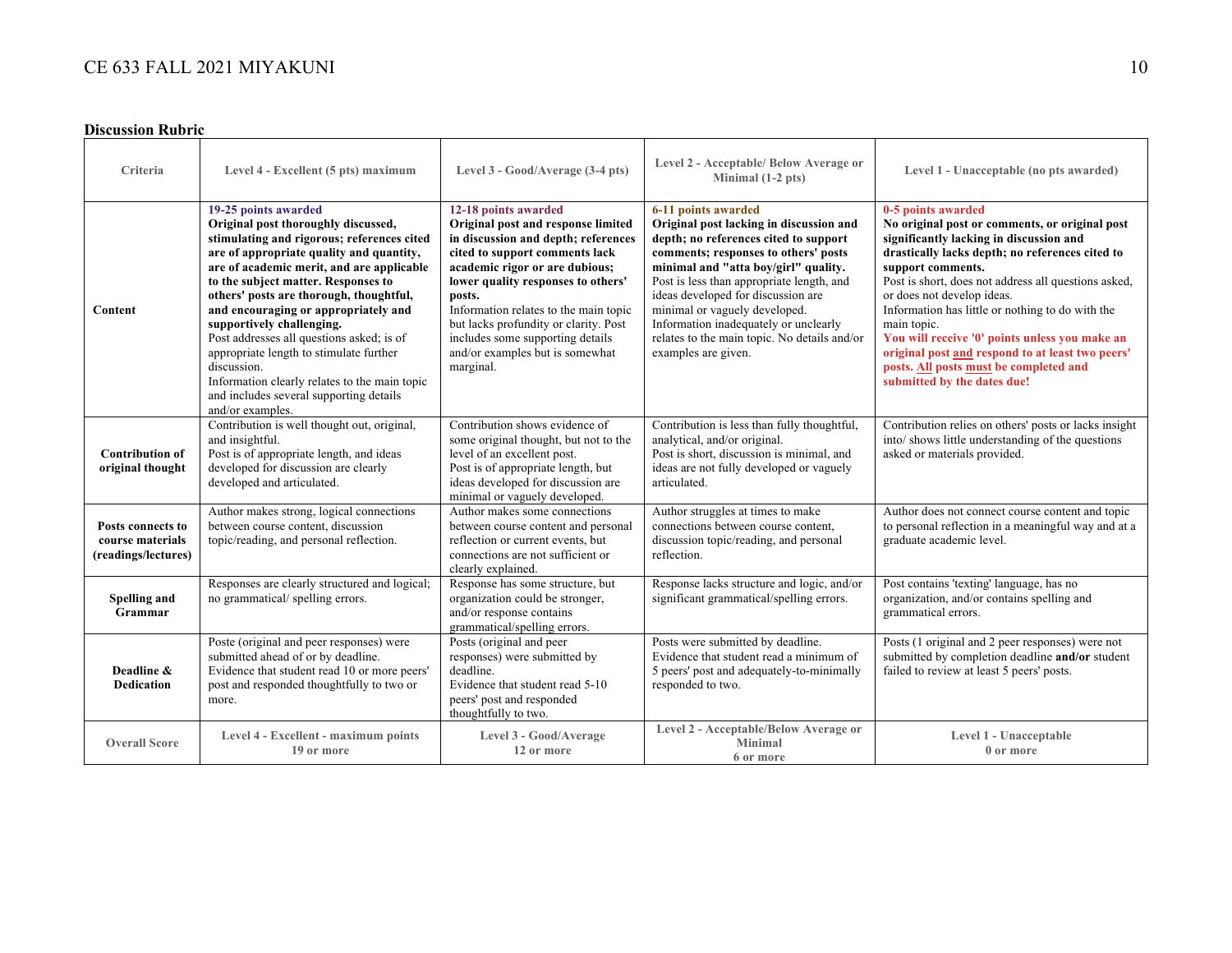|                                                                 | $15-14$ points                                                                                                                                                                        | $13-12$ points                                                                                                                                                                           | $11-10$ points                                                                                                                                                                                    | <b>Below 10 points</b> |
|-----------------------------------------------------------------|---------------------------------------------------------------------------------------------------------------------------------------------------------------------------------------|------------------------------------------------------------------------------------------------------------------------------------------------------------------------------------------|---------------------------------------------------------------------------------------------------------------------------------------------------------------------------------------------------|------------------------|
| Depth of<br>Understanding (15<br>points maximum)                | Student demonstrates a clear understanding<br>of ethics and legal standards and codes, and<br>of regulations and/or accreditation standards<br>of professional counselors.            | Student demonstrates a basic understanding of<br>ethics and legal standards and codes, and of<br>regulations and/or accreditation standards of<br>professional counselors.               | Student demonstrates a vague understanding<br>of ethics and legal standards and codes, and<br>of regulations and/or accreditation standards<br>of professional counselors.                        | Requirements not met.  |
|                                                                 | $15-14$ points                                                                                                                                                                        | $13-12$ points                                                                                                                                                                           | $11-10$ points                                                                                                                                                                                    | <b>Below 10 points</b> |
| Clarity of insights<br>gained (15 points<br>maximum)            | Student is able to clearly articulate how<br>ethics and legal standards and codes, and<br>regulations and/or accreditation standards,<br>impacts the work of professional counselors. | Student is able to moderately articulate how<br>ethics and legal standards and codes, and<br>regulations and/or accreditation standards,<br>impacts the work of professional counselors. | Student is vague and ambiguous in<br>articulating how ethics and legal standards<br>and codes, and regulations and/or<br>accreditation standards, impacts the work of<br>professional counselors. | Requirements not met.  |
|                                                                 | $10-9$ points                                                                                                                                                                         | 8-7 points                                                                                                                                                                               | 6-5 points                                                                                                                                                                                        | <b>Below 5 points</b>  |
| Integration of<br>Additional resources<br>$(10$ points maximum) | 5 academic sources properly cited and<br>referenced that full informed paper.                                                                                                         | 5 sources properly cited and referenced that<br>adequately informed paper, but 1 or 2 sources<br>were non-academic.                                                                      | 5 sources inadequately cited and referenced,<br>and/or that marginally informed paper, and/or<br>2 or more 2 sources were non-academic.                                                           | Requirements not met.  |
|                                                                 | 10-9 points                                                                                                                                                                           | 8-7 points                                                                                                                                                                               | 6-5 points                                                                                                                                                                                        | <b>Below 5 points</b>  |
| APA formatting,<br>writing & grammar,                           | Paper fully adheres to APA formatting<br>standards, is well-written and organized, with                                                                                               | Paper adequately written and organized with<br>few APA formatting, organizational, or                                                                                                    | Paper is marginally written and organized,<br>with several grammatical errors.                                                                                                                    | Requirements not met.  |
| etc. $(10 \text{ points})$                                      | no grammatical errors.                                                                                                                                                                | grammatical errors.                                                                                                                                                                      |                                                                                                                                                                                                   |                        |

#### **ACA Ethics Codes Review and Critique:** 50 points maximum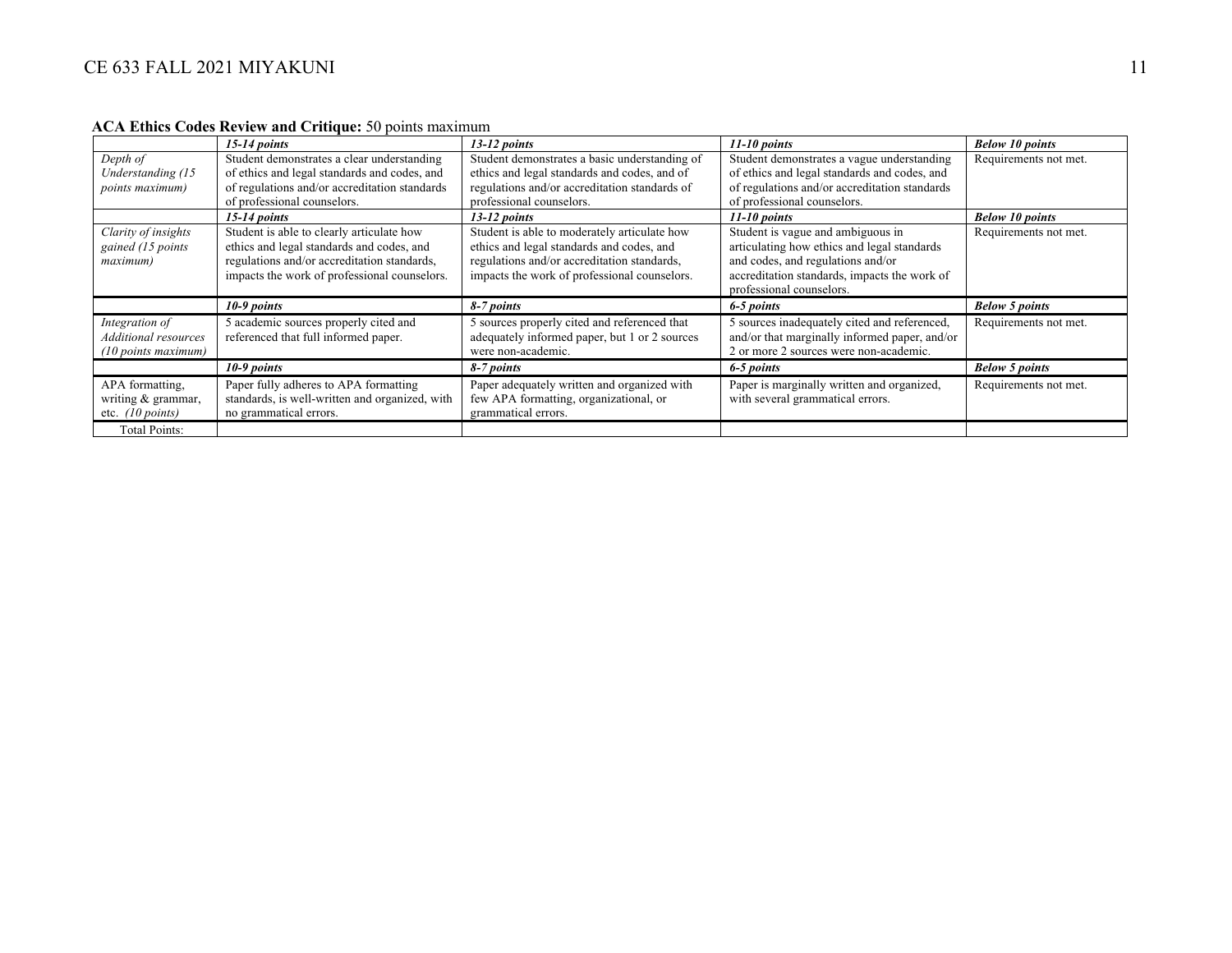#### **Advocacy Research Project & Paper:** 100 points maximum

|                            | $30-28$ points                                        | $27-25$ points                                | $24-20$ points                                      | <b>Below 20 points</b> |
|----------------------------|-------------------------------------------------------|-----------------------------------------------|-----------------------------------------------------|------------------------|
| Depth of                   | Using the T.R.A.I.N.E.R.                              | Using the T.R.A.I.N.E.R.                      | Student demonstrates a vague understanding of       | Requirements not met.  |
| Understanding (30          | Advocacy Model and 6                                  | Advocacy Model and 6                          | needs of the group; project was not clearly         |                        |
| <i>points maximum</i> )    | dimensions of personal                                | dimensions of personal                        | described, and/or an inadequate fit, and/or not     |                        |
|                            | activism, student                                     | activism, student demonstrates a basic        | realistically able to address issue.                |                        |
|                            | demonstrates a clear                                  | understanding of needs of the group; project  | T.R.A.I.N.E.R.                                      |                        |
|                            | understanding of needs of                             | was less than clearly described, an adequate  | Advocacy Model and 6                                |                        |
|                            | the group; project was clearly described, a good fit, | fit, and realistically able to address issue. | dimensions of personal                              |                        |
|                            | realistically able to address                         |                                               | activism not fully utilized.                        |                        |
|                            | issue.                                                |                                               |                                                     |                        |
|                            | $30-28$ points                                        | $27-25$ points                                | $24-20$ points                                      | <b>Below 20 points</b> |
| Clarity of insights        | Student is able to clearly articulate expected        | Student is able to moderately articulate      | Student is vague and ambiguous in articulating      | Requirements not met.  |
| gained (30 points          | impact of their project on the targeted group, as     | expected impact of their project on the       | the expected impact of their project on the         |                        |
| maximum)                   | well as the insights they gained about the            | targeted group, as well as the insights they  | targeted group, as well as the insights they gained |                        |
|                            | disenfranchised group, the needs of that group,       | gained about the disenfranchised group, the   | about the disenfranchised group, the needs of that  |                        |
|                            | issues being addressed, and potential impact of       | needs of that group, issues being addressed,  | group, issues being addressed, and potential        |                        |
|                            | their project.                                        | and potential impact of their project.        | impact of their project.                            |                        |
|                            | $20-18$ points                                        | $17-15$ points                                | $14 - 10$ points                                    | <b>Below 10 points</b> |
| Integration of             | 5 academic sources properly cited and referenced      | 5 sources properly cited and referenced that  | 5 sources inadequately cited and referenced,        | Requirements not met.  |
| Additional resources       | that full informed paper.                             | adequately informed paper, but 1 or 2 sources | and/or that marginally informed paper, and/or 2     |                        |
| (20 points maximum)        |                                                       | were non-academic.                            | or more 2 sources were non-academic.                |                        |
|                            | $20-18$ points                                        | $17-15$ points                                | $14-10$ points                                      | <b>Below 10 points</b> |
| APA formatting,            | Paper fully adheres to APA formatting standards,      | Paper adequately written and organized with   | Paper is marginally written and organized, with     | Requirements not met.  |
| writing & grammar,         | is well-written and organized, with no                | few APA formatting, organizational, or        | several grammatical errors.                         |                        |
| etc. $(20 \text{ points})$ | grammatical errors.                                   | grammatical errors.                           |                                                     |                        |
| <b>Total Points:</b>       |                                                       |                                               |                                                     |                        |